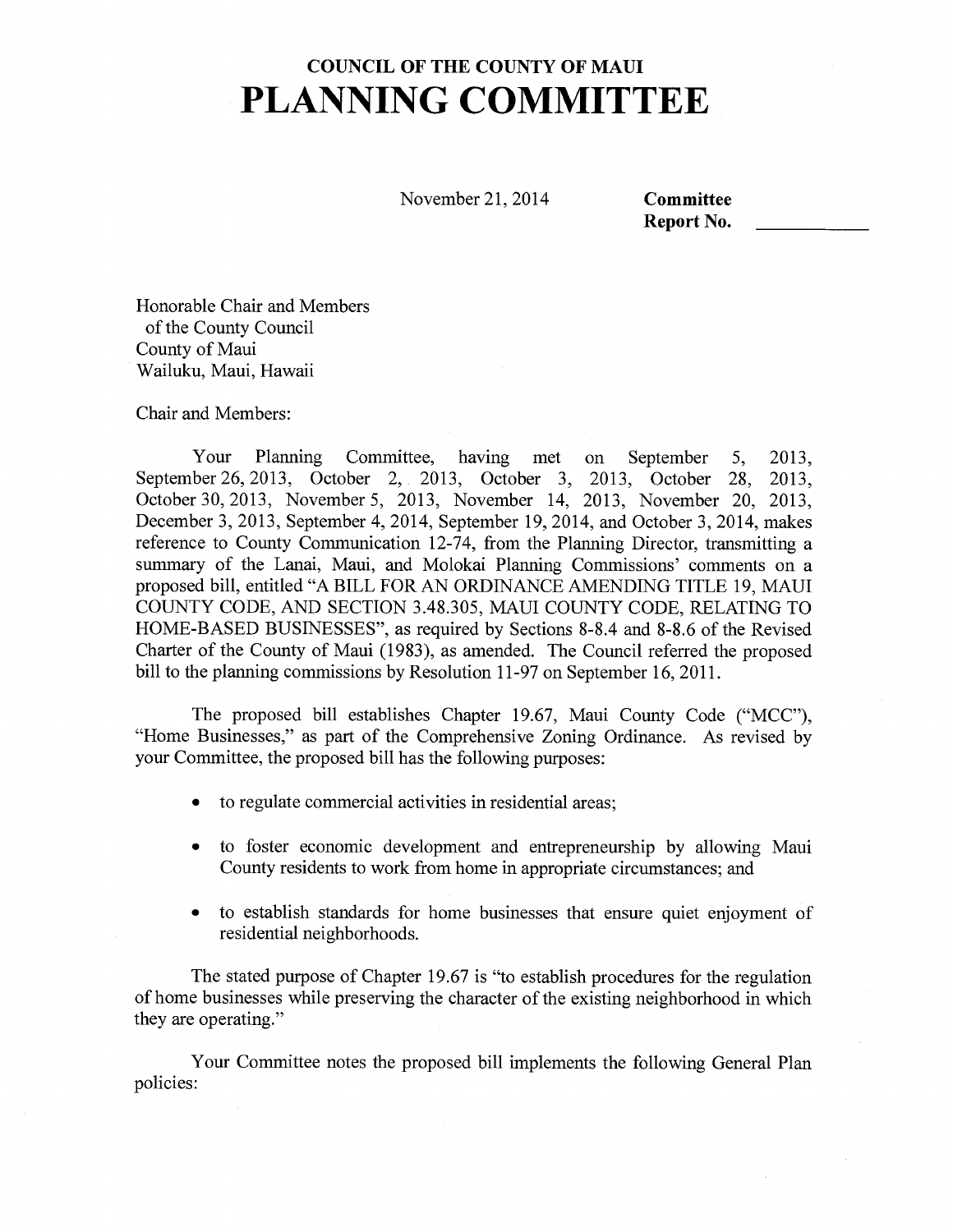Page 2

**Committee** Report No.

- "Support home-based businesses that are appropriate for and in character with the community." (Countywide Policy Plan, page 60.)
- "Adequately buffer and mitigate noise and air pollution in mixed-use areas to maintain residential quality of life." (Countywide Policy Plan, page 76.)
- "Encourage, nurture, and reward entrepreneurship and innovation." (Maui Island Plan, page 4-6.)
- "Facilitate self-sufficient communities and shorten commutes by: . . . (3) Allowing home occupations or home-based businesses that are compatible with surrounding neighborhoods and lifestyles." (Maui Island Plan, page 7-25.)

The Maui Planning Commission provided numerous comments on the proposed bill, including proposed revisions. Your Committee notes the Lanai Planning Commission and the Molokai Planning Commission each requested its island be exempted from the proposed bill.

Your Committee reviewed the planning commissions' comments and all elements of the proposed bill with the assistance of local and national planning experts as well as members of the public, who provided testimony at daytime and evening meetings in the Council Chamber and at several locations throughout the County.

The revised proposed bill allows home businesses as a permitted use in the Apartment, Residential, and Rural Districts, subject to certain criteria. Home businesses would also be allowed in the Agricultural District with a Special Use Permit. Your Committee concluded home business operations must not generate traffic in greater volumes than would normally be expected in the neighborhood where they are located.

Notably, when a home business is a permitted use, hours of operation will be limited to between 8:00 a.m. and 7:00 p.m. In addition, Chapter 19.67 states automotive repair and body shops will require a Special Use Permit.

The revised proposed bill defines "home business" as "an enterprise or activity, conducted by the occupant of the dwelling unit where the enterprise or activity takes place and which includes the growing, processing, or manufacturing of a product, or the provision of services, for consideration and profit."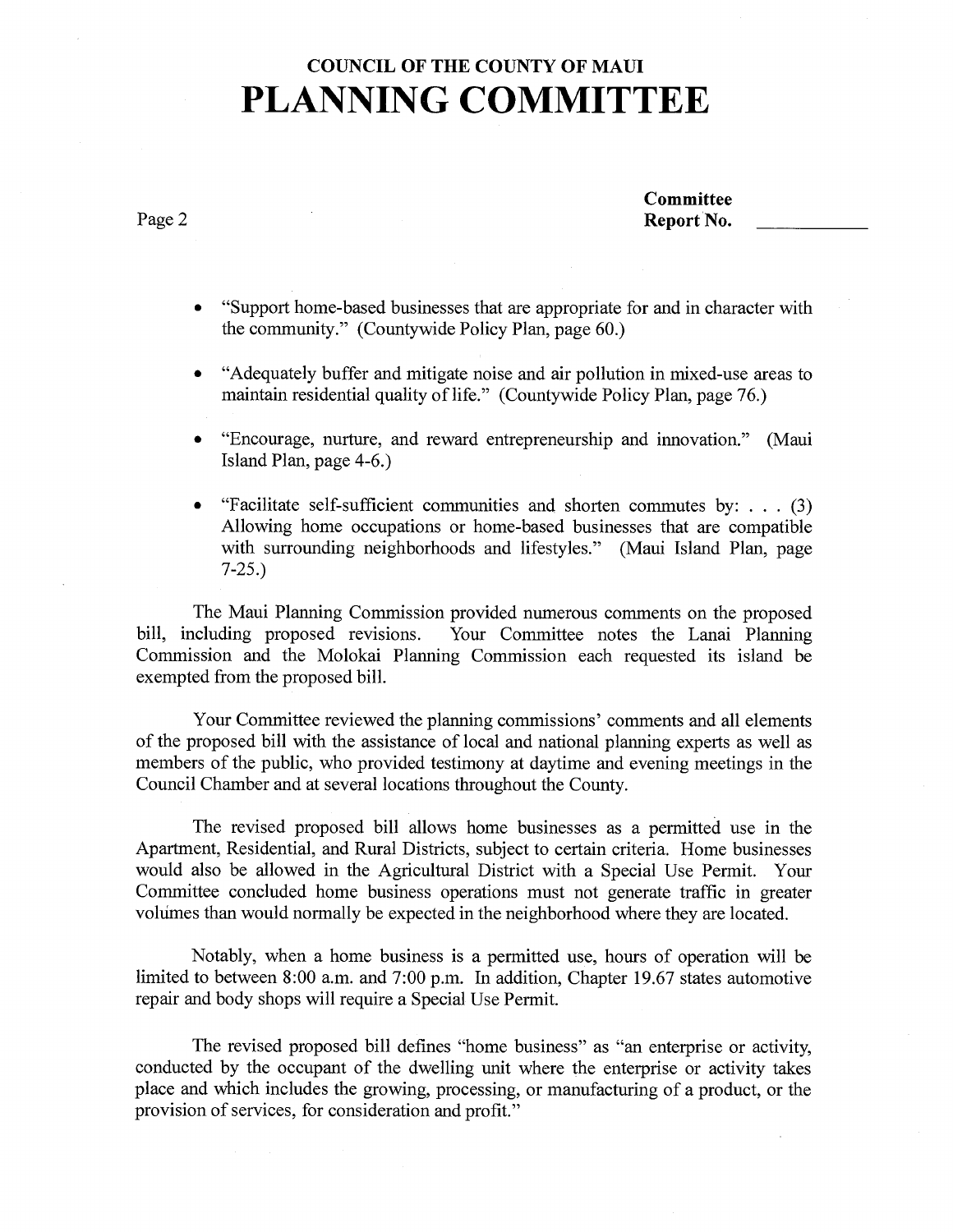Page 3

**Committee** Report No.

Your Committee notes "home business" is distinct from "home occupation," which is a permitted use in several zoning districts.

The revised proposed bill prohibits the repair, manufacture, processing, or alteration of goods, materials, or objects that results in a nuisance. Your Committee defined "nuisance" as "a home business use which results in material annoyance, inconvenience, or discomfort to the neighborhood or the public, including but not limited to offensive noise, vibration, smoke, odors, dust, heat, glare, and garbage."

Your Committee agreed with the Maui Planning Commission's recommendation to allow group instruction of traditional Hawaiian practices (such as lei making, ukulele and hula classes, and lomi lomi) as a special use in the Residential District, as long as it does not pose a nuisance and off-street parking is available to all participants.

Your Committee noted it shared the Maui Planning Commission's concerns about noise, pollution, safety, and aesthetics relating to the repair of automobiles and other vehicles with internal combustion engines, which is why the requirement of a Special Use Permit for such activities was added.

A Deputy Corporation Counsel advised your Committee a home business in the Agricultural District would require a Special Use Permit, pursuant to Chapter 205, Hawaii Revised Statutes. Your Committee revised the proposed bill accordingly.

Your Committee limited home business signage to a single 2-square-foot ground or wall sign and included a provision that there can be no other outwardly visible evidence of the home business, unless a Special Use Permit is obtained.

Under the revised proposed bill, on-street parking for home businesses is prohibited, and customers are limited to no more than two at a time and no more than 16 per day.

Your Committee notes to qualify as a permitted use, the revised proposed bill provides the home business may only have one employee, not including residents, at any given time.

In addition, the revised proposed bill generally limits the floor area of the home business to 40 per cent of the main residence.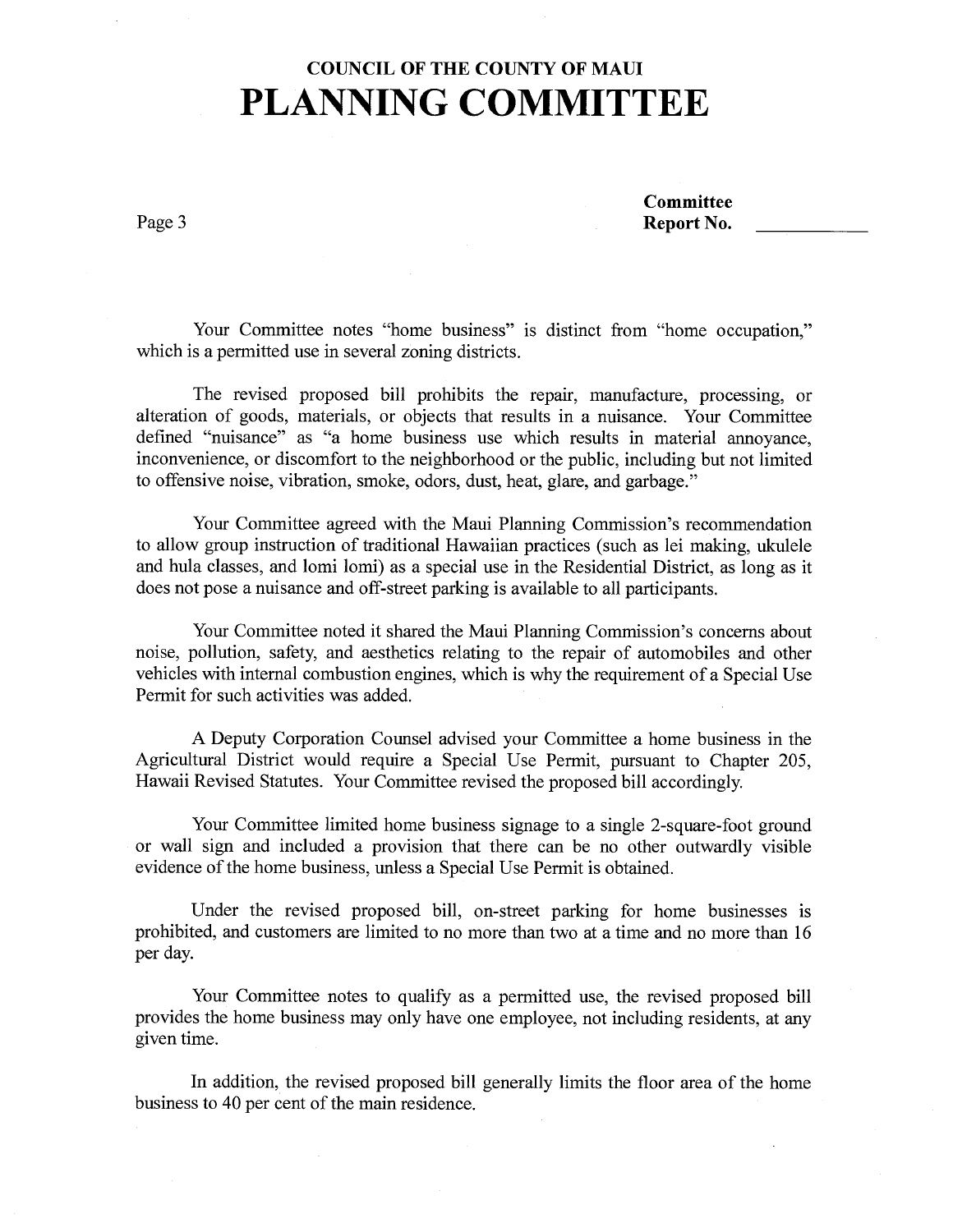Page 4

**Committee** Report No.

Your Committee consulted with the Planning Director on enforcement issues. He noted administrative enforcement of Chapter 19.67 would occur pursuant to Section 19.530.030, MCC, as stated in the revised proposed bill.

Your Committee determined home business opportunities could help residents overcome economic challenges on Lanai and Molokai and therefore did not exempt those islands from the revised proposed bill.

According to a representative of the Department of Finance, without a permitting process, the Department has no means to know that a home business exists. However, the representative noted the granting of a Special Use Permit may result in a real property tax classification change for the property. Your Committee determined it was important to state this in Chapter 19.67 and revised the bill accordingly. Your Committee deleted the amendment to Chapter 3.48.305.

Your Committee added a section to the revised proposed bill requiring the Council to review Chapter 19.67 on May 1, 2016, and every two years thereafter. This biennial review is intended to ensure the ordinance is fulfilling its purposes.

Your Committee voted 5-0 to recommend passage of the revised proposed bill on first reading and filing of the communication. Committee Chair Couch and members Baisa, Cochran, Crivello, and White voted "aye". Committee Vice-Chair Victorino and member Guzman were excused.

Your Committee is in receipt of a revised proposed bill, entitled "A BILL FOR AN ORDINANCE AMENDING TITLE 19, MAUI COUNTY CODE, RELATING TO HOME BUSINESSES", approved as to form and legality by the Department of the Corporation Counsel, incorporating your Committee's recommended revisions and nonsubstantive revisions.

Your Planning Committee RECOMMENDS the following:

- 1. That Bill (2014), as revised herein and attached hereto, entitled "A BILL FOR AN ORDINANCE AMENDING TITLE 19, MAUI COUNTY CODE, RELATING TO HOME BUSINESSES", be PASSED ON FIRST READING and be ORDERED TO PRINT; and
- 2. That County Communication 12-74 be FILED.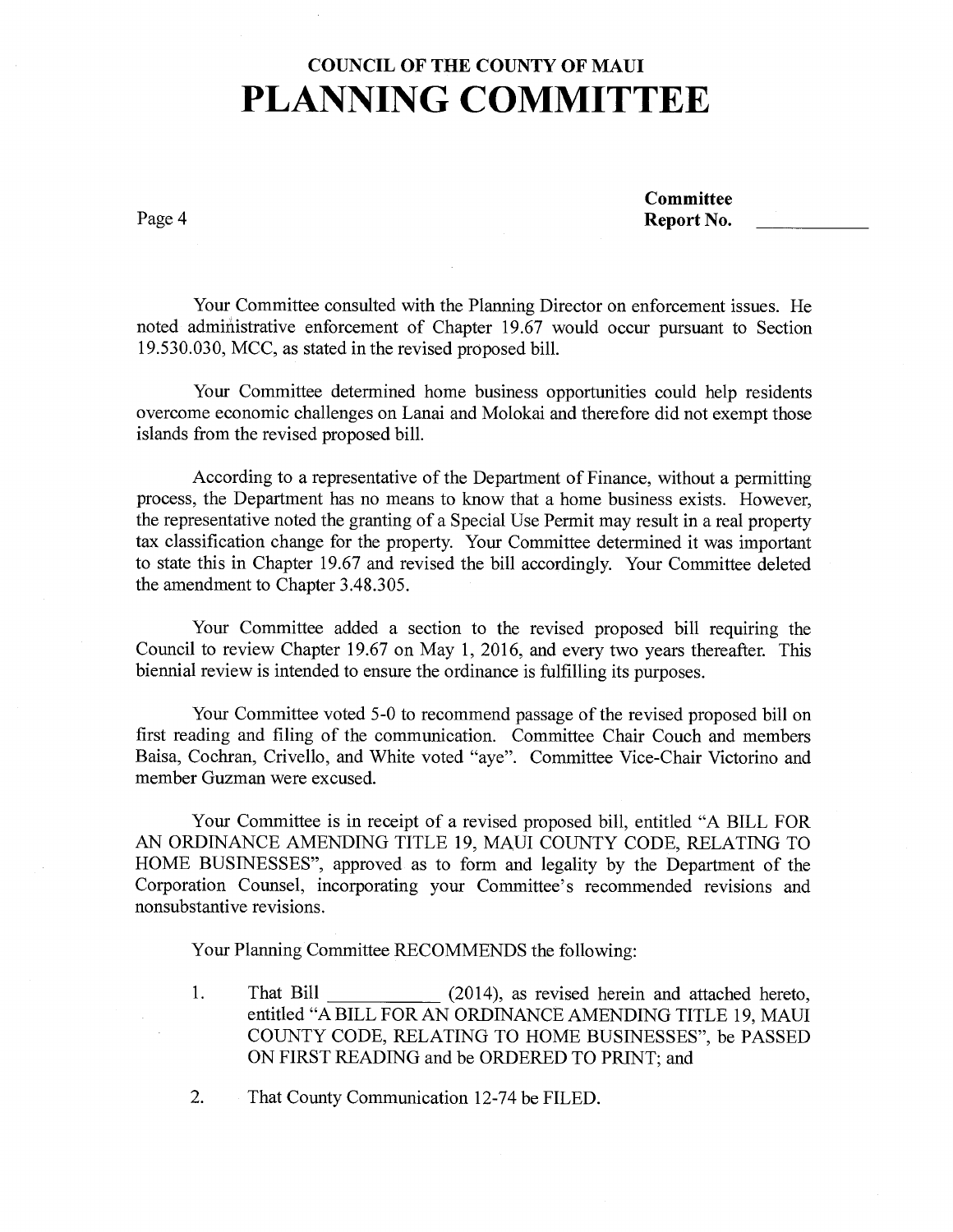Page 5

### **Committee** Report No.

This report is submitted in accordance with Rule 8 of the Rules of the Council..

LD G. COUCH, JR., Chair

pc:cr: 14033 aa:kcw/dmr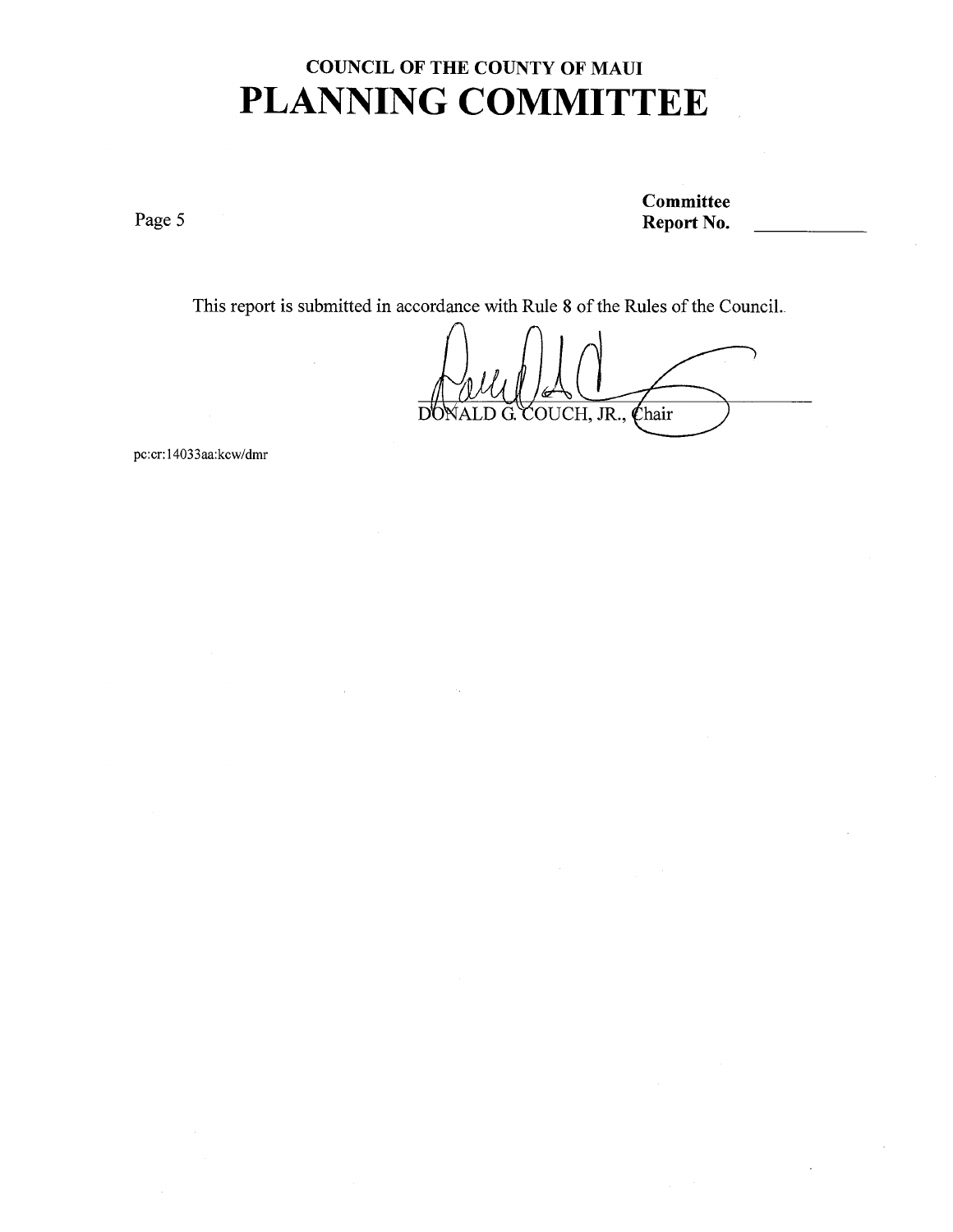ORDINANCE NO.

BILL NO. (2014)

### A BILL FOR AN ORDINANCE AMENDING TITLE 19, MAUI COUNTY CODE, RELATING TO HOME BUSINESSES

### BE IT ORDAINED BY THE PEOPLE OF THE COUNTY OF MAUI:

SECTION 1. The purpose of this ordinance is to establish regulations for home businesses that will allow an important small business opportunity in the County, subject to restrictions to ensure the character of a neighborhood is maintained. These regulations establish: (1) general standards and restrictions for home businesses; (2) home businesses as a permitted use in the apartment, residential, and rural zoning districts, subject to qualifying standards and restrictions; (3) home businesses as a special use in the residential and rural zoning districts, where permitted use standards and restrictions are not met, but the home business qualifies under special use standards and restrictions and obtains a County special use permit; and (4) home businesses as a special use in the agricultural zoning district.

SECTION 2. Section 19.04.040, Maui County Code, is amended by adding a new definition to be appropriately inserted and to read as follows:

"Home business" means an enterprise or activity, conducted by the occupant of the dwelling unit where the enterprise or activity takes place and which includes the growing, processing, or manufacturing of a product, or the provision of services, for consideration and profit."

SECTION 3. Section 19.08.020, Maui County Code, is amended to read as follows:

**"19.08.020 Permitted uses.** Within residential districts, the following uses shall be permitted:

الأراقي والمتحدث والمتحدث والمستحدث والمستأثر الموارد

A. Single-family dwellings[;].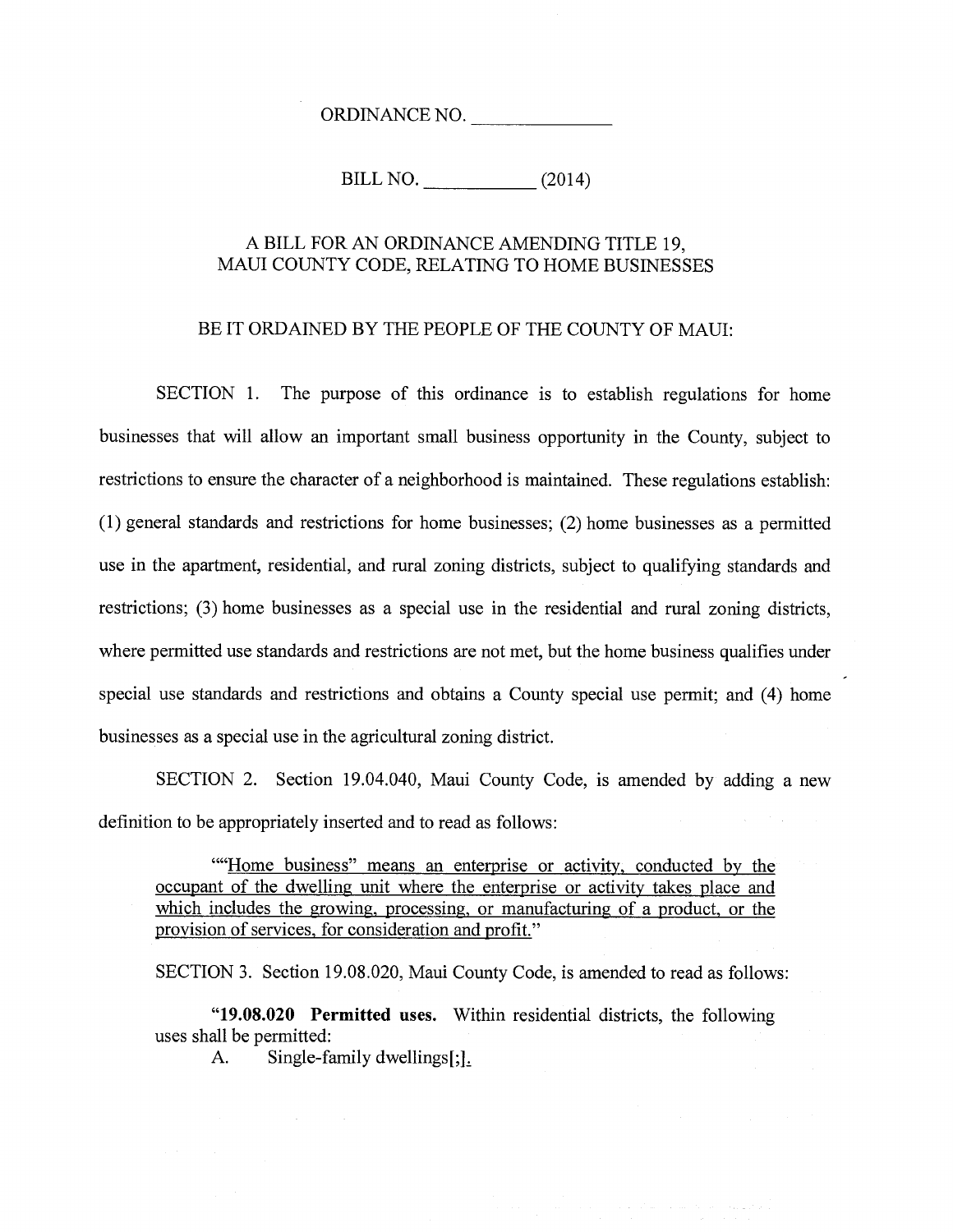B. Greenhouses, flower and truck gardens, and nurseries; provided that [,] there shall be no retailing or transacting of business on the premises $[$ ;], except as provided in chapter 19.67 of this title.

C. Parks and playgrounds, noncommercial; certain commercial amusement and refreshment sale activities may be permitted when under supervision of the government agency in charge of the park or playground[;].

D. [Schools, elementary,] Elementary, intermediate, and high[,] schools, and colleges, publicly or privately owned, which may include on-campus dormitories<sup>[</sup>;].

E. Buildings or premises used by the federal, [state,] State, or [county] County governments for public purposes[;].

F. Accessory buildings located on the same lot, the use of which is customary, incidental, usual, and necessary to that of the main building or to the use of the land[;].

G. An accessory dwelling [may be permitted] where the area of the lot on which the main house is located is seven thousand five hundred square feet or more. Chapter 19.35 of this title, pertaining to accessory dwellings, shall be applicable to any accessory dwelling[;],

H. Day care nurseries, kindergartens, nursery schools, child care homes, day care homes, day care centers, nurseries, preschool kindergartens, babysitting services, and other like facilities located in private homes used for child care services. These facilities shall serve six or fewer children at any one time on lot sizes of less than seven thousand five hundred square feet, [serving] eight or fewer children at any one time on lot sizes of seven thousand five hundred or more square feet but less than ten thousand square feet, or [serving] twelve or fewer children at any one time on lot sizes of ten thousand or more square feet[:].

I. Bed and breakfast homes, subject to the provisions of chapter 19.64 of this title $[]$ .

J. Home [occupations; and] businesses, subject to the provisions of chapter 19.67 of this title.

K. Short-term rental homes, subject to the provisions of chapter 19.65 of this title."

SECTION 4. Section 19.08.030, Maui County Code, is amended to read as follows:

**"19.08.030** Special uses. The following [are declared special uses, and approval of the appropriate planning commission shall be obtained:] uses and structures shall be permitted in the residential districts provided that a County special use permit, as provided in section 19.510.070 of this title, has first been obtained:

A. Churches [together with], including any accessory buildings[;],

B. Day care nurseries, kindergartens, nursery schools, child care homes, day care homes, day care centers, nurseries, preschool kindergartens, babysitting services, and other like facilities located in private homes used for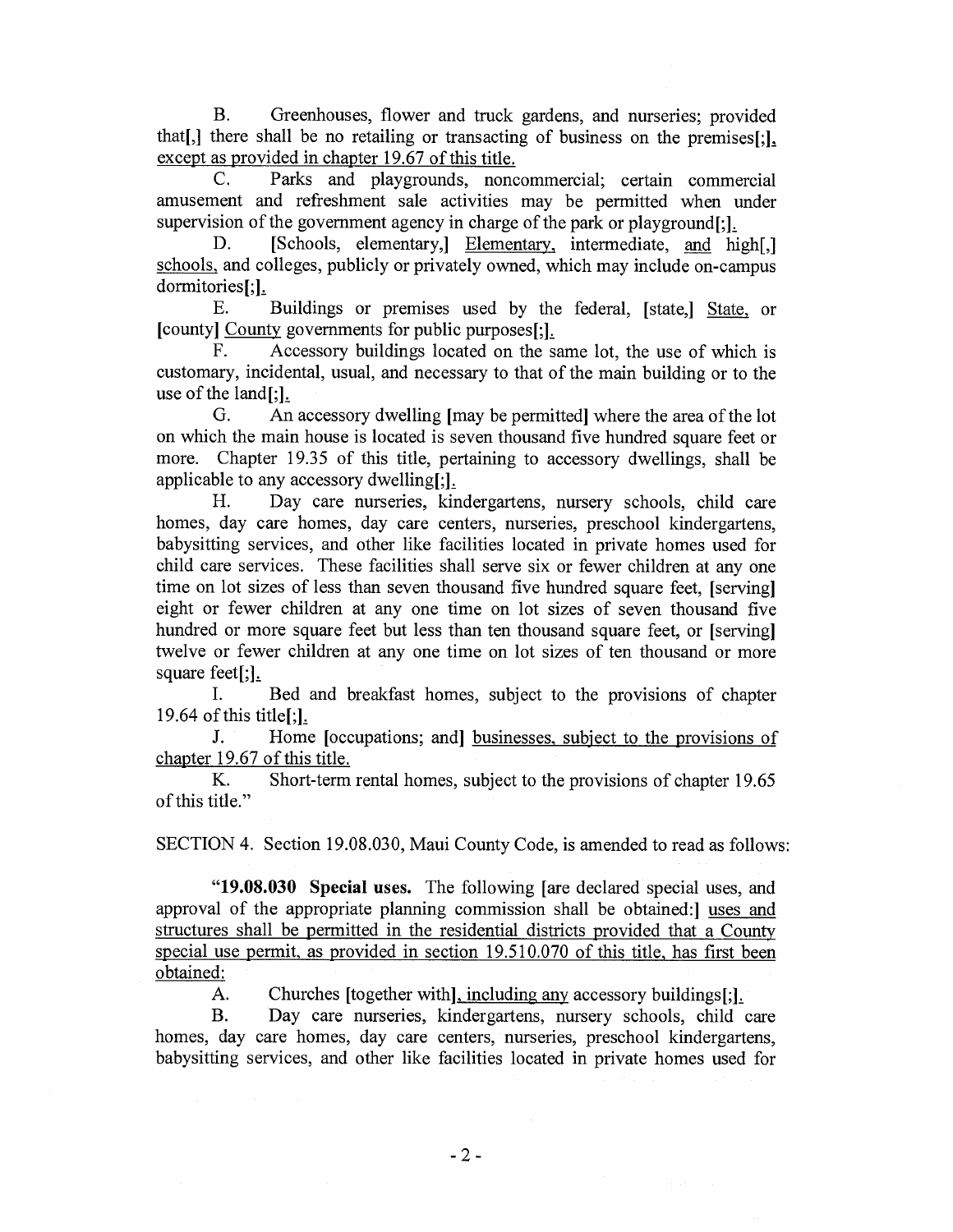child care services serving more than the number of children defined in section [19.08.020H;] 19.08.020(H).

C. Hospitals; provided[,] that written consent of seventy-five percent of the property owners within five hundred feet [from] of the property to be used for such purpose, has been obtained $\lbrack$ :

D. Nursing or convalescent homes and domiciliary facilities operated and maintained to provide nursing or supporting care[;].

E. Housing for the aged, operated by governmental or nonprofit organizations; provided[,] that the normal population density is not increased more than ten percent[;].

F. Housing for low and moderate income families, operated by governmental or nonprofit organizations; provided[,] that the normal dwelling unit density is not increased more than ten percent[;].

G. Public utilities substations, which are not and will not be hazardous or a nuisance to the surrounding areas[;].

H. [Certain domestic type] Domestic-type businesses in the home.] that do not meet the definition of home business or home occupation, including group instruction of traditional Hawaiian practices, such as lei making, ukulele classes, hula classes, and lomi lomi, provided that there will be no detrimental or nuisance effect upon the neighbors[. Such businesses shall be normal functions of the home, such as baking, sewing and piano playing;], and further, provided that off-street parking is available to participants.

I. [Residential planned developments only.] Home businesses., subject to the provisions of chapter 19.67 of this title."

SECTION 5. Section 19.12.020, Maui County Code, is amended to read as

follows:

**"19.12.020 Permitted uses.** Within the A-1 and A-2 districts, the following uses shall be permitted:

A. Any use permitted in the residential and duplex districts[;].

B. Apartment houses[;].

C. [Boardinghouses, roominghouses, and lodginghouses;] Boarding houses, rooming houses, and lodging houses.

- D. Bungalow courts[;].<br>E. Apartment courts[:].
- Apartment courts[;].
- F. Townhouses [; and
- G. Home occupations]."

SECTION 6. Section 19.29.030, Maui County Code, is amended to read as

follows: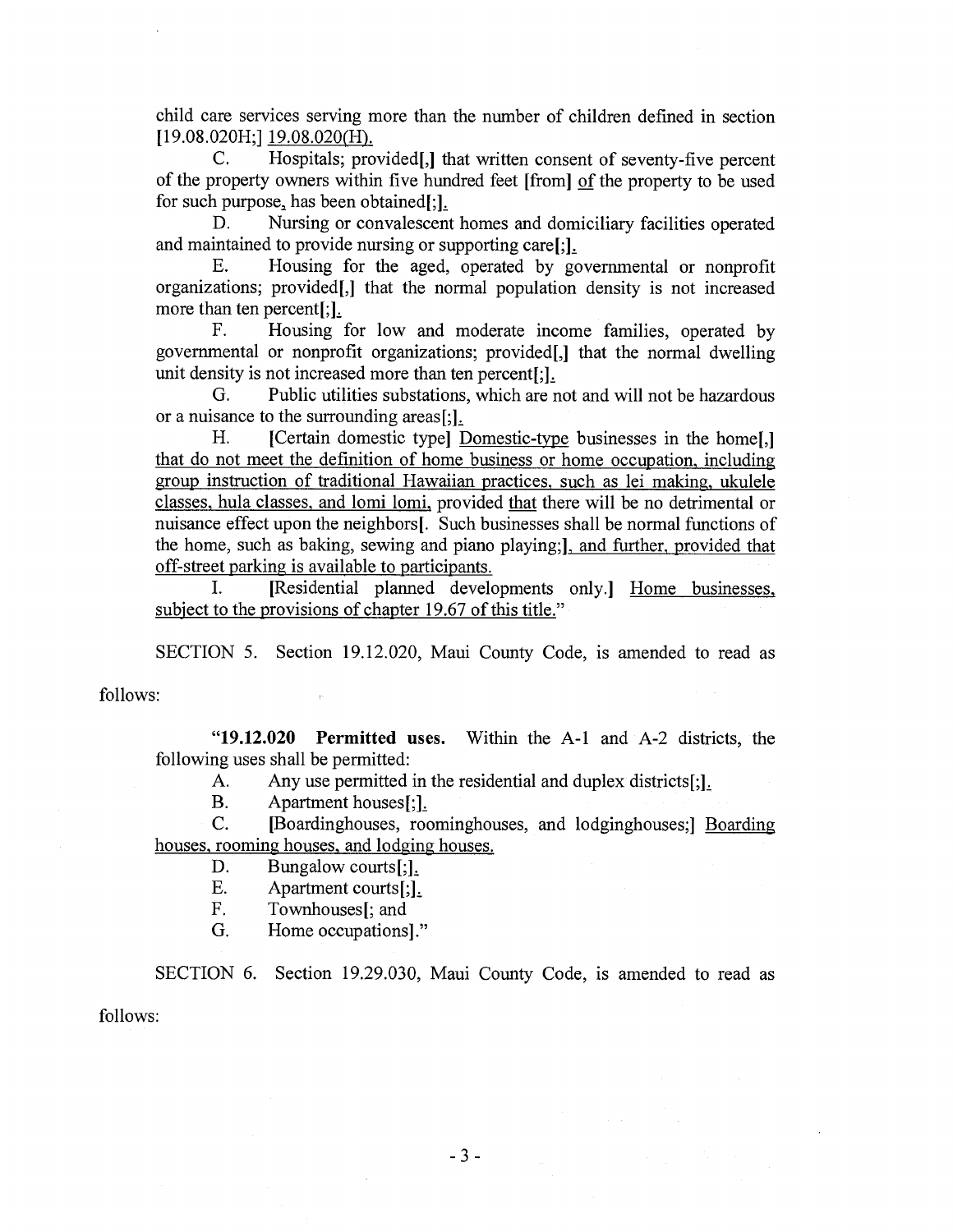**"19.29.030 Permitted uses.** The following uses and structures shall be permitted in the RU-0.5, RU-1, RU-2, RU-5, RU-10, and County rural districts if they also conform with all other applicable laws:

A. Principal uses.

1. One single-family dwelling per one-half acre in the RU-0.5 and County rural districts; one single-family dwelling per one acre in the RU-1 district; one single-family dwelling per two acres in the RU-2 district; one single-family dwelling per five acres in the RU-5 district; and one single-family dwelling per ten acres in the RU-10 district[;],

2. Growing and harvesting of any agricultural or agricultural crop or product, subject to restrictions set forth in this chapter[;].

3. Minor utility facilities as defined in section 19.04.040 of this title[;],

4. Parks for public use[;], but not including commercial[:] camping, campgrounds, campsites, overnight camps, and other similar  $uses[:,]$ .

5. Day care nurseries, kindergartens, nursery schools, child care homes, day care homes, adult day care homes, day care centers, nurseries, preschool kindergartens, babysitting services, and other like facilities located in dwelling units used for child care services. These facilities shall serve six or fewer clients at any one time on lot sizes of less than seven thousand five hundred square feet, eight or fewer clients at any one time on lot sizes of seven thousand five hundred or more square feet but less than ten thousand square feet, or twelve or fewer clients at any one time on lot sizes of ten thousand or more square feet[; and],

6. Home [occupations.] businesses, subject to the provisions of chapter 19.67 of this title.

B. Accessory uses.

1. Accessory uses such as garages, carports, barns, greenhouses, gardening sheds, and similar structures that are customarily used in conjunction with, and incidental and subordinate to, a principal use or structure[;],

2. The keeping of livestock, hogs, poultry, and fowl and game  $birds$ [;].

3. One accessory dwelling per lot, in accordance with the provisions of chapter 19.35 of this title[;],

4. Small-scale energy systems that are incidental and subordinate to principal uses[;],

5. Stands for the purpose of displaying and selling agricultural, floriculture, or farming products, if such products have been produced or grown on the premises, subject to standards in section 19.29.020 [of this title]. Goods produced off-premises are expressly prohibited[;].

6. Bed and breakfast homes, subject to the provisions of chapter 19.64 of this title[; and],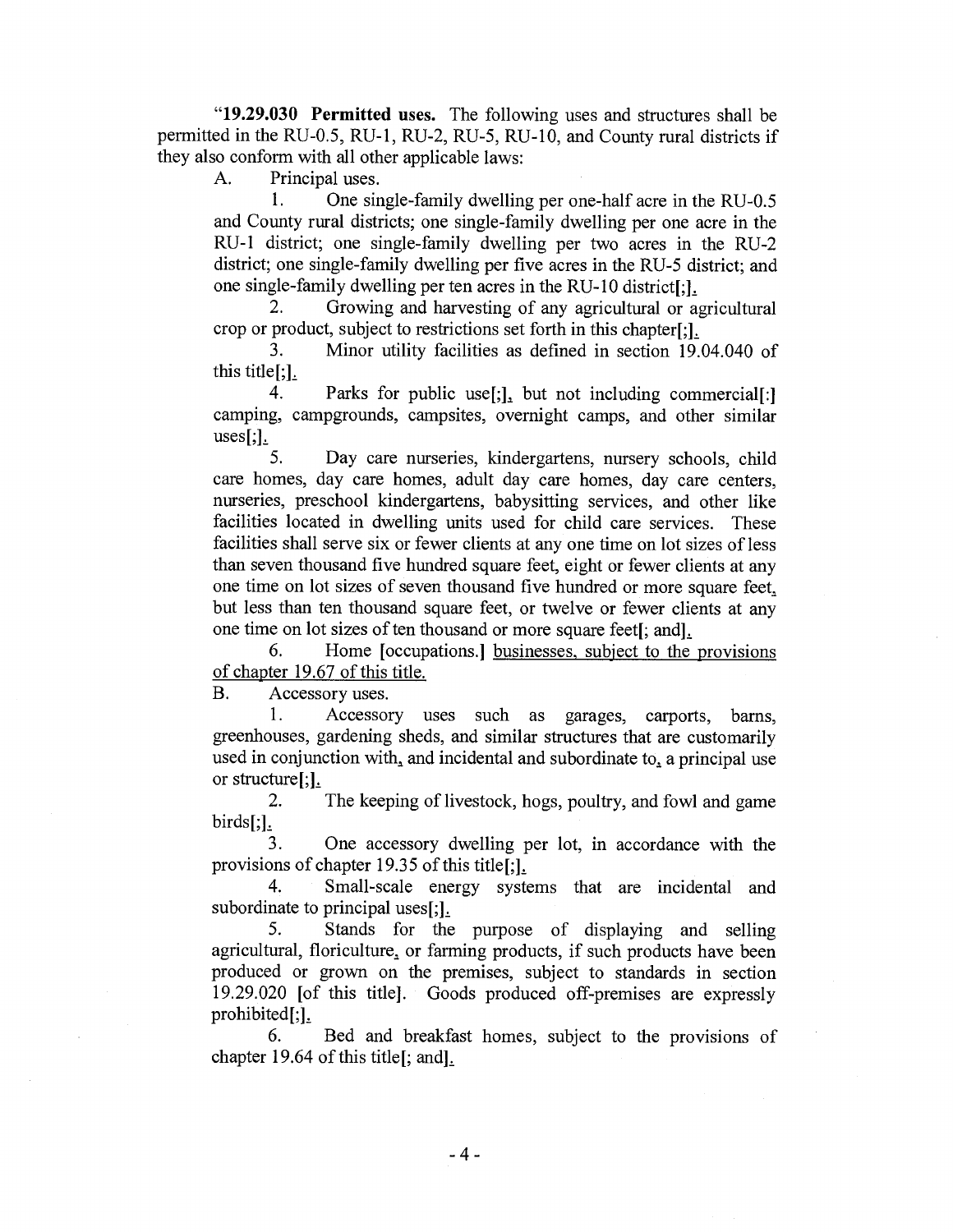7. Short-term rental homes, subject to the provisions of chapter 19.65 of this title."

SECTION 7. Section 19.29.040, Maui County Code, is amended to read as follows:

**"19.29.040** Uses **permitted with a County special use permit.** The following uses and structures shall be permitted in the RU-0.5, RU-1, RU-2, RU-5, RU-10, and County rural districts, provided a County special use permit, [pursuant to] as provided in section 19.510.070[, Maui County Code,] of this title, has first been obtained:

A. Commercial stables, and riding academies[;].

B. Schools, churches and religious institutions, and private clubs and lodges; but not including commercial[:] camping, campgrounds, campsites, overnight camps, and other similar uses[;].

C. Cemeteries, crematories, and mausoleums[:].

D. Major utility facilities as defined in section 19.04.040[, Maui County Code; and] of this title.

E. Day care nurseries, kindergartens, nursery schools, child care homes, day care homes, adult day care homes, day care centers, nurseries, preschool kindergartens, babysitting services, and other like facilities located in dwelling units used for child care services serving more than the number of children defined in section 19.29.030.

Home businesses, subject to the provisions of chapter 19.67 of this title."

SECTION 8. Section 19.30A.060, Maui County Code, is amended to read as

follows:

"**19.30A.060** Special uses. A. The following uses and structures shall be permitted in the agricultural district if a special use permit, [pursuant to] as provided in section 19.510.070 of this title, has been obtained; except that if a use described in this section also requires a special permit [pursuant to] as provided in chapter 205, Hawaii Revised Statutes, and if the land area of the subject parcel is fifteen acres or less, the [state] State special permit shall fulfill the requirements of this section:

[A.]1. Additional farm dwellings beyond those permitted by subsection [19.30A.050.B.1;] 19.30A.050(B)(1).

[B.]2. Farm labor dwellings that do not meet the criteria of subsection [19.30A.050.B.2;] 19.30A.050(B)(2).

[C.]3. Agricultural products stands that do not meet the standards of subsection [19.30A.050.B.3;] 19.30A.050(B)(3).

**[D.]4.** Farmer's markets that do not meet the standards of subsection [19.30A.050.B.4;] 19.30A.050(B)(4).

[E.]5. Public and quasi-public institutions that are necessary for agricultural practices[;]\_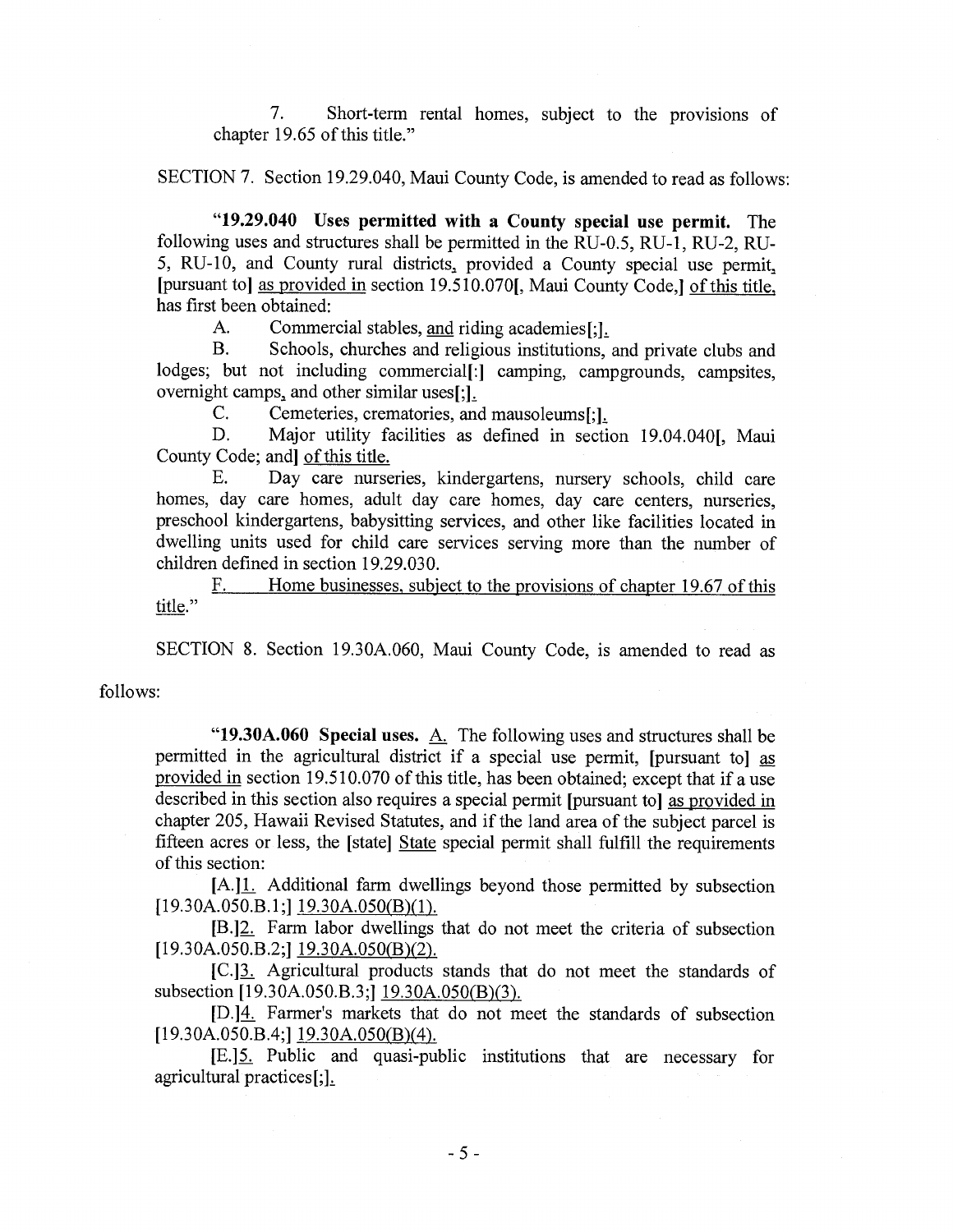[F.]6. Major utility facilities as defined in section 19.04.040 of this title[;],

[G.]7. Telecommunications and broadcasting antennal;].

[H.]<sup>8</sup>. Open land recreation uses, structures or facilities [which] that do not meet the criteria of subsection [19.30A.050.B.11,] 19.30A.050(B)(11), including commercial camping, gun or firing ranges, archery ranges, skeet shooting, paint ball, bungee jumping, skateboarding, rollerblading, playing fields, accessory buildings and structures. Certain open land recreation uses or structures may also be required to obtain a special permit [pursuant to] as provided in chapter 205, Hawaii Revised Statutes. The following uses or structures shall be prohibited: airports, heliports, drive-in theaters, country clubs, drag strips, motor sports facilities, golf courses, and golf driving ranges.

[1.]9. Cemeteries, crematories, and mausoleums[;],

[J.]10. Churches and religious institutions[;],

[K.]<sup>11</sup>. Mining and resource extraction<sup>[:]</sup>.

[L.]12. Landfills[;],

[M.]<sup>13.</sup> Solar energy facilities that are greater than fifteen acres<sup>[</sup>; and].

[N.]<sup>14</sup>. Short-term rental homes, subject to the provisions of chapter 19.65 of this title; provided[,] that, the applicant need not obtain a County special use permit [pursuant to] as provided in section 19.510.070 of this title; and provided further that, if the property containing the short-term rental home is located in the State agricultural district, the applicant shall obtain a State special [use] permit, [pursuant to] as provided in section 205-6, Hawaii Revised Statutes, in addition to the short-term rental home permit required by chapter 19.65 of this title.

B. Home businesses shall be permitted in the agricultural district if a State special permit as provided in chapter 205, Hawaii Revised Statutes, is obtained; provided that, the home business shall comply with the provisions of chapter 19.67 of this title, and shall also obtain a County special use permit, if required by chapter 19.67 of this title."

SECTION 9. Title 19, Maui County Code, is amended by adding a new chapter to be

appropriately designated and to read as follows:

#### **"Chapter 19.67**

#### **HOME BUSINESSES**

Sections:

| 19.67.010 | Purpose.                                  |
|-----------|-------------------------------------------|
| 19.67.015 | Definitions.                              |
| 19.67.020 | Districts in which permitted.             |
| 19.67.030 | General standards and restrictions.       |
| 19,67.040 | Permitted use standards and restrictions. |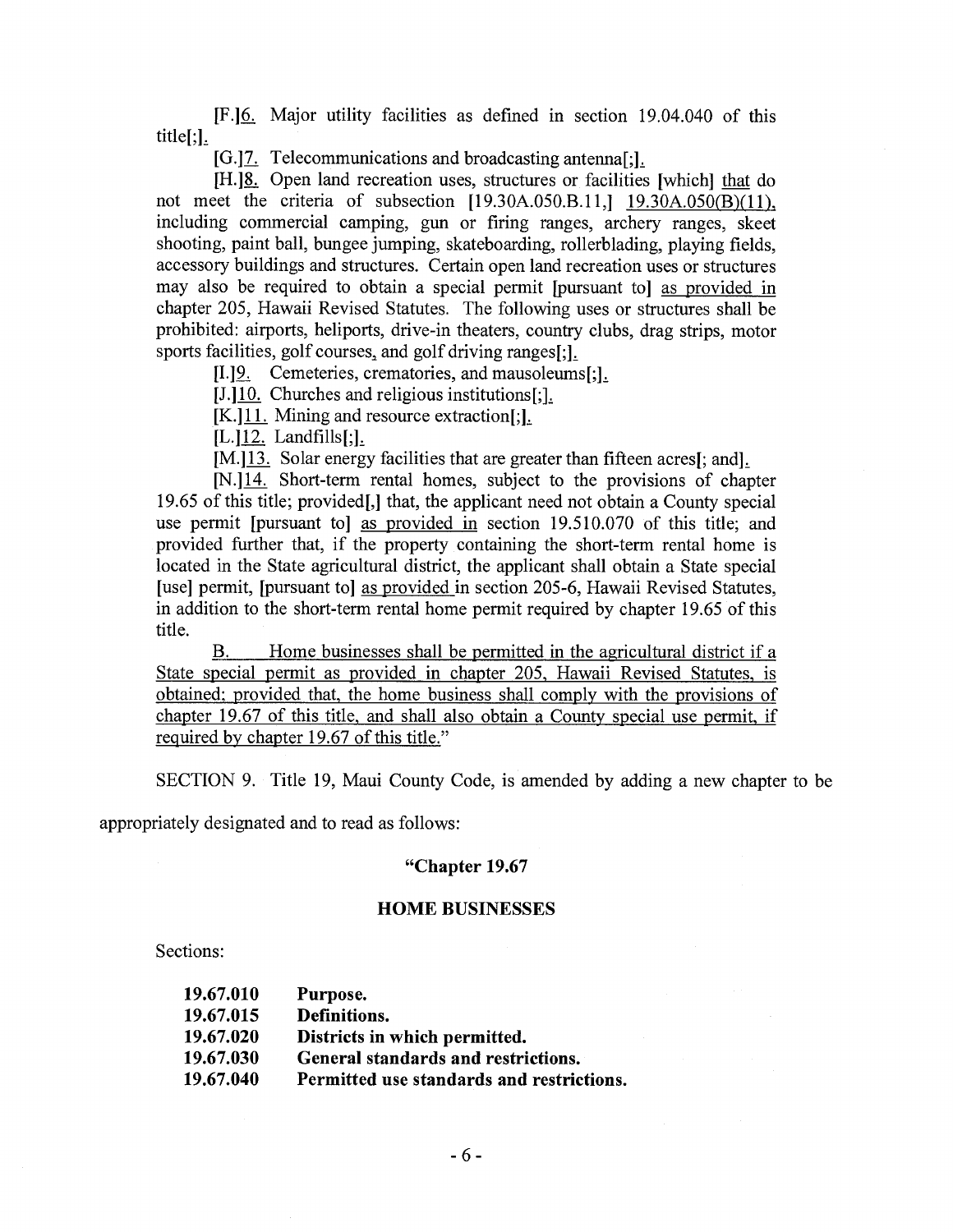| Special use standards and restrictions. |
|-----------------------------------------|
|                                         |
|                                         |
|                                         |
|                                         |

**19.67.010 Purpose.** The purpose of this chapter is to establish procedures for the regulation of home businesses while preserving the character of the existing neighborhood in which they are operating.

**19.67.015 Definitions.** For purposes of this chapter, unless it is plainly evident from the context that a different meaning is intended, certain words and phrases are defined as follows:

"Nuisance" means a home business use which results in material annoyance, inconvenience, or discomfort to the neighborhood or the public, including, but not limited to, offensive noise, vibration, smoke, odors, dust, heat, glare, and garbage.

**19.67.020 Districts in which permitted.** A. Home businesses shall be permitted in accordance with the provisions established in each zoning district and as provided in this chapter.

B. Any home business in the State agricultural district shall first obtain a State special permit as provided in the provisions of section 205-6, Hawaii Revised Statutes. In addition, the home business shall comply with the provisions of this chapter, including the requirement of obtaining a County special use permit, if required by this chapter.

**19.67.030 General standards and restrictions.** All home businesses, as defined in section 19.04.040 of this title, shall meet the following general standards and restrictions:

A. The home business shall be clearly incidental and secondary to the use of the dwelling unit as a residence.

B. A home business shall not generate traffic in greater volumes than would normally be expected in the neighborhood in which it is located.

C. On-site home business hours of operation shall be limited to between 8:00 a.m. and 7:00 p.m.

D. The repair, manufacture, processing, or alteration of goods, materials, or objects that results in a nuisance, as defined in section 19.67.015, shall be prohibited. Automotive repair and body shops shall require a special use permit, as described in section 19.67.050.

E. The home business shall accommodate a maximum of four parking spaces on lots of less than one acre, six parking spaces on lots of one to two acres, ten parking spaces on lots of more than two acres to five acres, and twelve parking spaces for lots over five acres. No on-street parking of vehicles associated with the home business shall be permitted.

F. Except for one ground sign or wall sign, as defined in section 16.13.030 of this code, not to exceed two square feet, there shall be no visible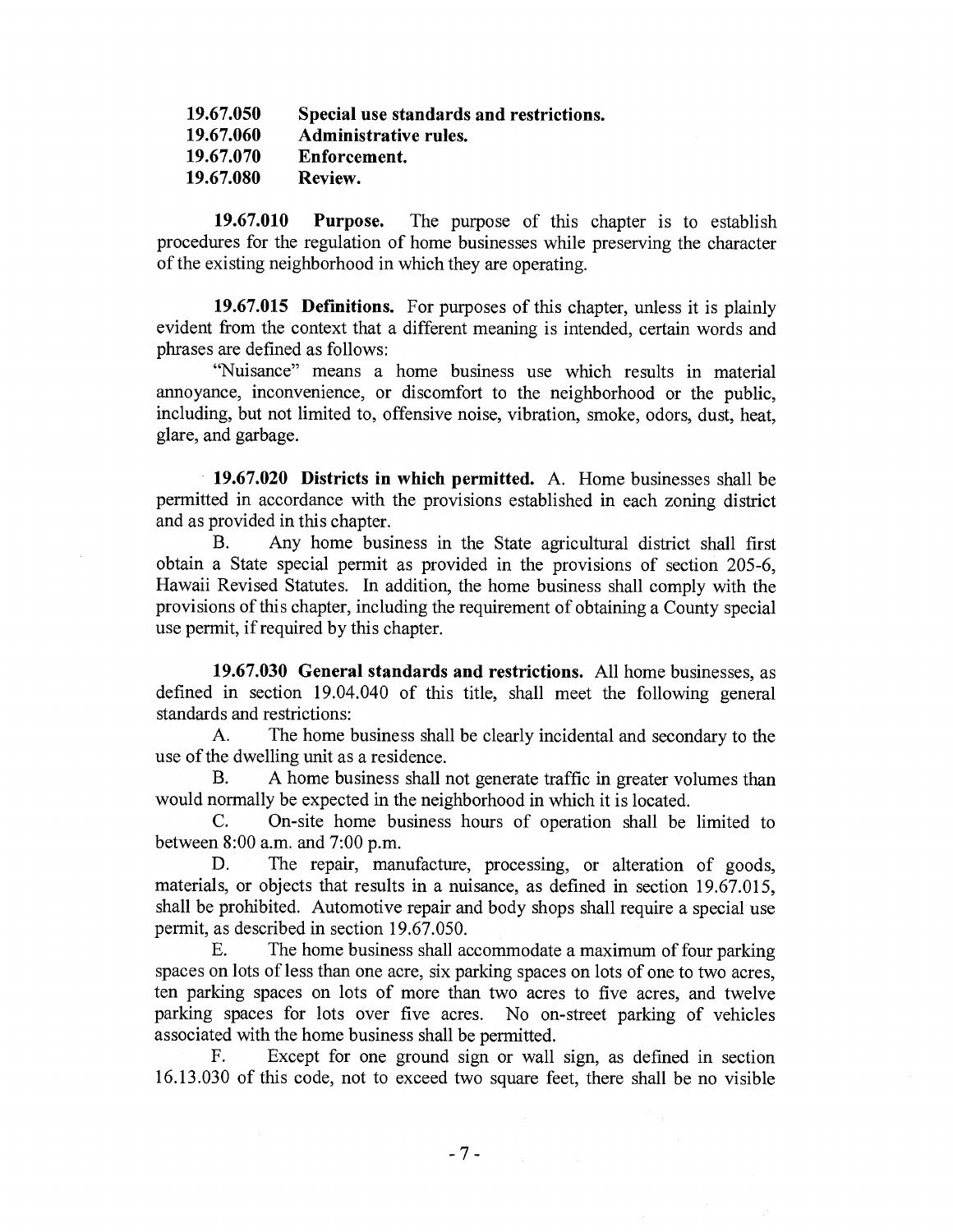evidence of the home business, including, but not limited to, alterations to the exterior of the residence that change the character of the residence or neighborhood, exterior displays, or the outdoor storage of materials or equipment used by the home business. Ground signs shall not be permitted within fifteen feet of the front or side property line. Wall signs may be affixed to a fence at the entrance of the property on lots of two acres or more.

**19.67.040 Permitted use standards and restrictions.** Where home businesses are permitted uses, the following standards and restrictions shall be met:

A. Only one person, other than those residing on the property, may be employed at the home business site at any given time.

B. No more than forty percent of the floor area of any building on a lot shall be used by the home business; provided that, for any accessory structure on a lot of 15,000 square feet or more that may not be used as a long-term rental, one hundred percent of the floor area may be used by the home business.

C. No more than two customers shall be at the home business site at any given time, not to exceed a total of sixteen customers per day.

D. Installation of mechanical equipment, other than equipment that is common in a residential dwelling unit, is not allowed.

E. Materials, equipment, or more than two vehicles associated with the home business, excluding customer or employee vehicles, shall not be stored or parked outside a structure on the property.

**19.67.050 Special use standards and restrictions; real property tax classification.** A. Where home businesses do not meet the standards and restrictions set forth in section 19.67.040, a special use permit, as provided in section 19.510.070 of this title, shall be obtained, and the following standards and restrictions shall be met:

1. Only two persons, other than those residing on the property, may be employed at the home business site at any given time.

2. No more than forty percent of the floor area of a dwelling unit on a lot shall be used by the home business.

3. The home business may use hundred percent of the floor area of any accessory building on the lot.

4. Except for signage as described in section 19.67.030, there shall be no visible evidence of the home business from alterations to the exterior of the residence. However, the character of the property may show minimal evidence of its business use.

5. Vehicles, trailers, and other equipment associated with the home business shall be stored or parked in an organized manner and in an inconspicuous location on the lot.

6. All other exterior storage of equipment and materials associated with the business shall be located behind the footprint of the dwelling unit and shall be screened so that it is not visible from any rightof-way.